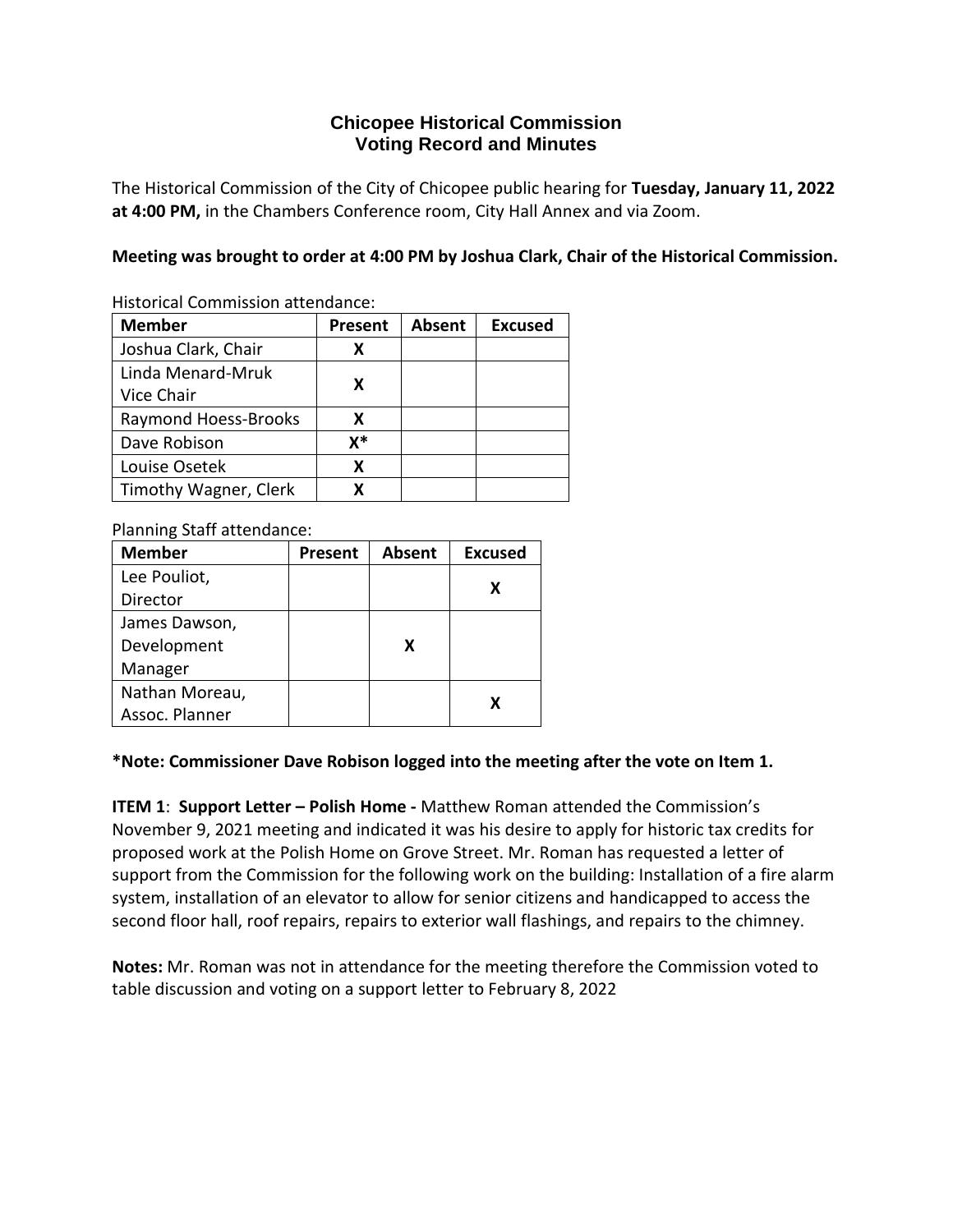Motion to table the letter of support was made by Raymond Hoess-Brooks, and seconded by Louise Osetek. Vote was 5-0 to table the decision on the letter of support to February 8, 2022.

| Member                | Approve | Deny | Table | Abstain |
|-----------------------|---------|------|-------|---------|
| Joshua Clark Chair    |         |      |       |         |
| Linda Menard-Mruk     |         |      |       |         |
| Vice Chair            |         |      |       |         |
| Raymond Hoess-Brooks  |         |      |       |         |
| Louise Osetek         |         |      |       |         |
| <b>Timothy Wagner</b> |         |      |       |         |

### **ITEM 2: Discussion/New Business**

### **Notes:**

- Commissioner Clark received a request for another letter of support from the Commission for Silverbrick and the Cabotville redevelopment project. The Commission requested copies of the minutes from City Council meetings with regard to the extension of Silverbrick's Special Permit. Staff to inquire with the City Council office staff to obtain copies of any available minutes. The Commission is seeking answers on the viability of the project. The letter of support request will be placed on the February 8, 2022 agenda.
- Commissioner Menard-Mruk inquired about getting the Historical Commission bylaws onto the City website. Staff will check with the IT Department to determine the best way to get this accomplished.
- Commissioner Hoess-Brooks inquired about having Jason from the Edward Bellamy House provide the Commission with an update on the status of the property. Commissioner Clark and Staff did not recall nor did past meeting minutes show an official invite to Jason to attend the January 11, 2022 Commission meeting. Commissioner Clark or Commissioner Hoess-Brooks to try to contact Jason to invite him to attend the February 8, 2022 Commission meeting.

### **ITEM 3: Minutes** from December 14, 2021

Notes: Commissioner Osetek noted one correction to change "Planning Board" to "Historical Commisison" at the top of the minutes record.